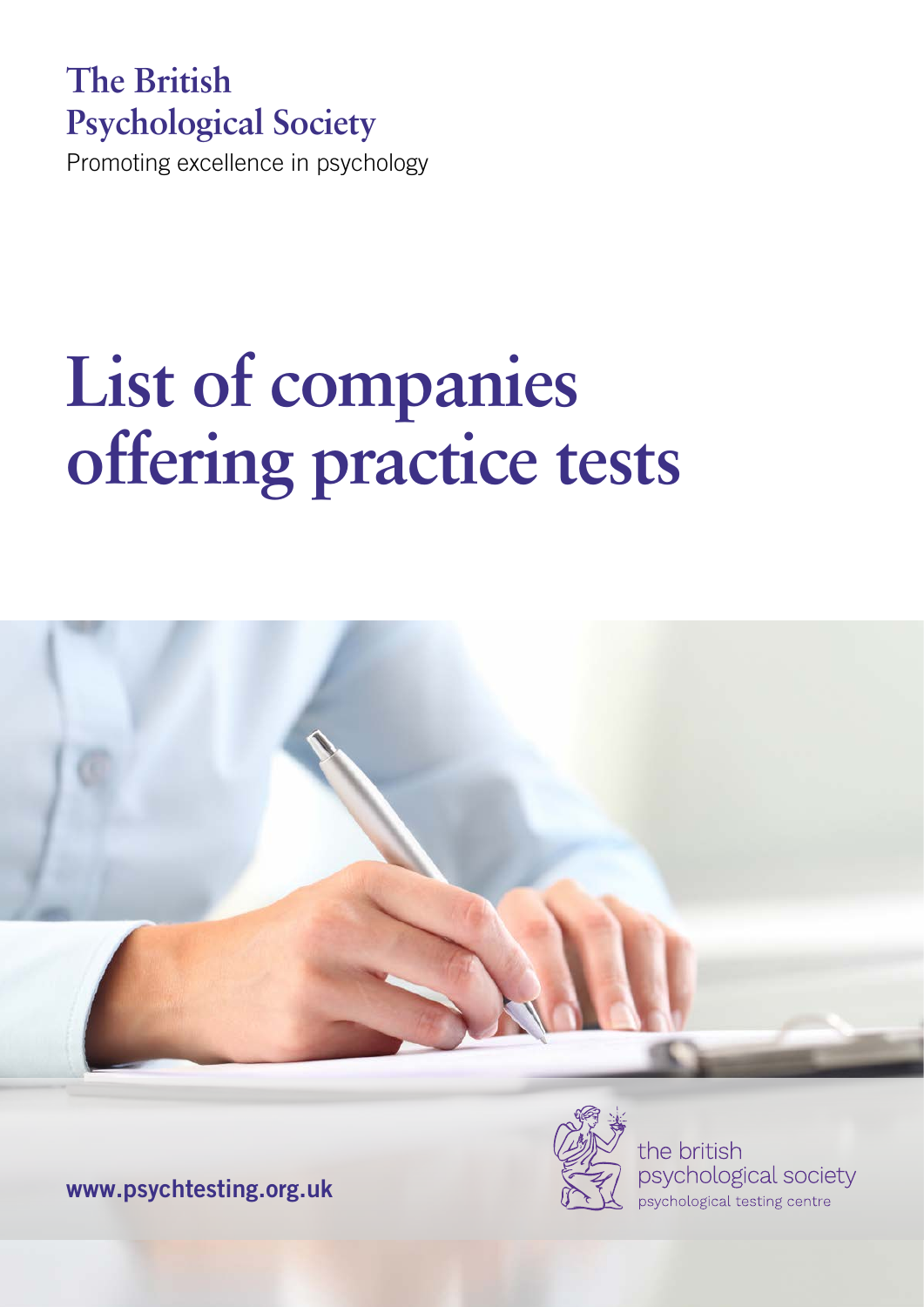The List of Companies Offering Practice Tests area of the BPS's Psychological Testing Centre (PTC) website enables visitors to the site the opportunity to experience taking a psychological test. This is facilitated by companies and individuals with their own websites supplying the PTC with a link to practice tests housed on their own websites.

#### FREE Listing!

If you already subscribe to any one of the PTC website listings then you are eligible to apply free of charge to appear on the List of Companies Offering Practice Tests\*.

### Application form (Please complete using BLOCK CAPITALS)

The information provided on this form will be used on the Psychological Testing Centre website www.psychtesting.org.uk. For that reason, we recommend that you supply only those details that you wish to appear in the public domain.

Please complete the following details, sign and date the application form and return it to the Society's office at the address shown overleaf or via email. Please remember to submit your fee (\*if applicable).

□ An annual entry on the List of Companies Offering a Practice Tests is £66.95

#### Contact information

Please enter the details you wish to appear in the List of Companies Offering Practice Tests on the PTC website.

#### Company or business name

| Address   |          |
|-----------|----------|
|           |          |
|           | Postcode |
| Telephone | Fax      |
| Email     |          |
| Website   |          |

I hereby confirm the above details are correct and understand that these will appear on the Psychological Testing Centre website. I will notify the Society of changes to any of the details above.

| $\sim$<br>Signed<br>- ت<br>$ -$ | Date |
|---------------------------------|------|
|                                 |      |

N.B. The Society reserves the right to terminate links to websites if the link is deemed by the Committee on Test Standards to contain inappropriate information. In such cases, the entry fee will not be refunded.

#### **Communication**

E-mail addresses may be used by the Society to communicate with you instead of by post in matters relating to your membership. Please tick if you also wish to receive messages from carefully selected third parties.  $\Box$ 

We may also from time to time send material by post from carefully selected third parties. If you do not wish to receive this, please tick here.  $\square$ 

The Society will not sell or give your personal details to any third parties without first seeking your permission or we are legally instructed to do so under UK law or by the Statutory Register.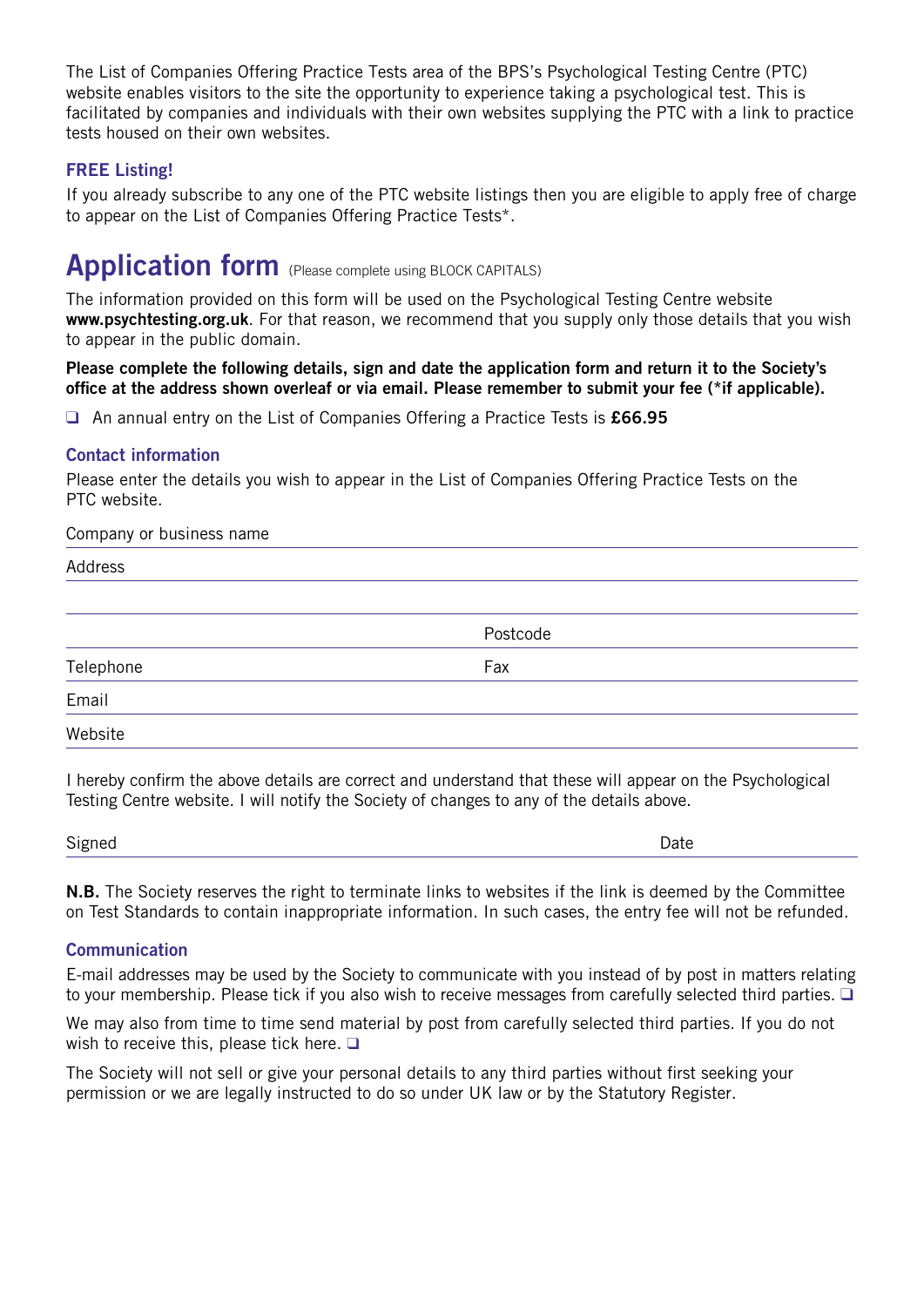## Payment

 $\Box$  I enclose cheque/postal order payable to The British Psychological Society for  $\mathcal{E}_\Box$ 

N.B. If you do not have a Sterling bank account and you do not wish to pay by credit/debit card, please make payment by bank draft drawn on a UK bank. If you use this method, an additional 10% is charged to cover the cost of currency conversion.

q I enclose sterling bank draft payable to The British Psychological Society for  $E$ 

 $\Box$  Request for invoice

Please send invoice to

Postcode

Accounts contact and telephone

Purchase order no. (if applicable)

Please do not submit credit/debit card details electronically.